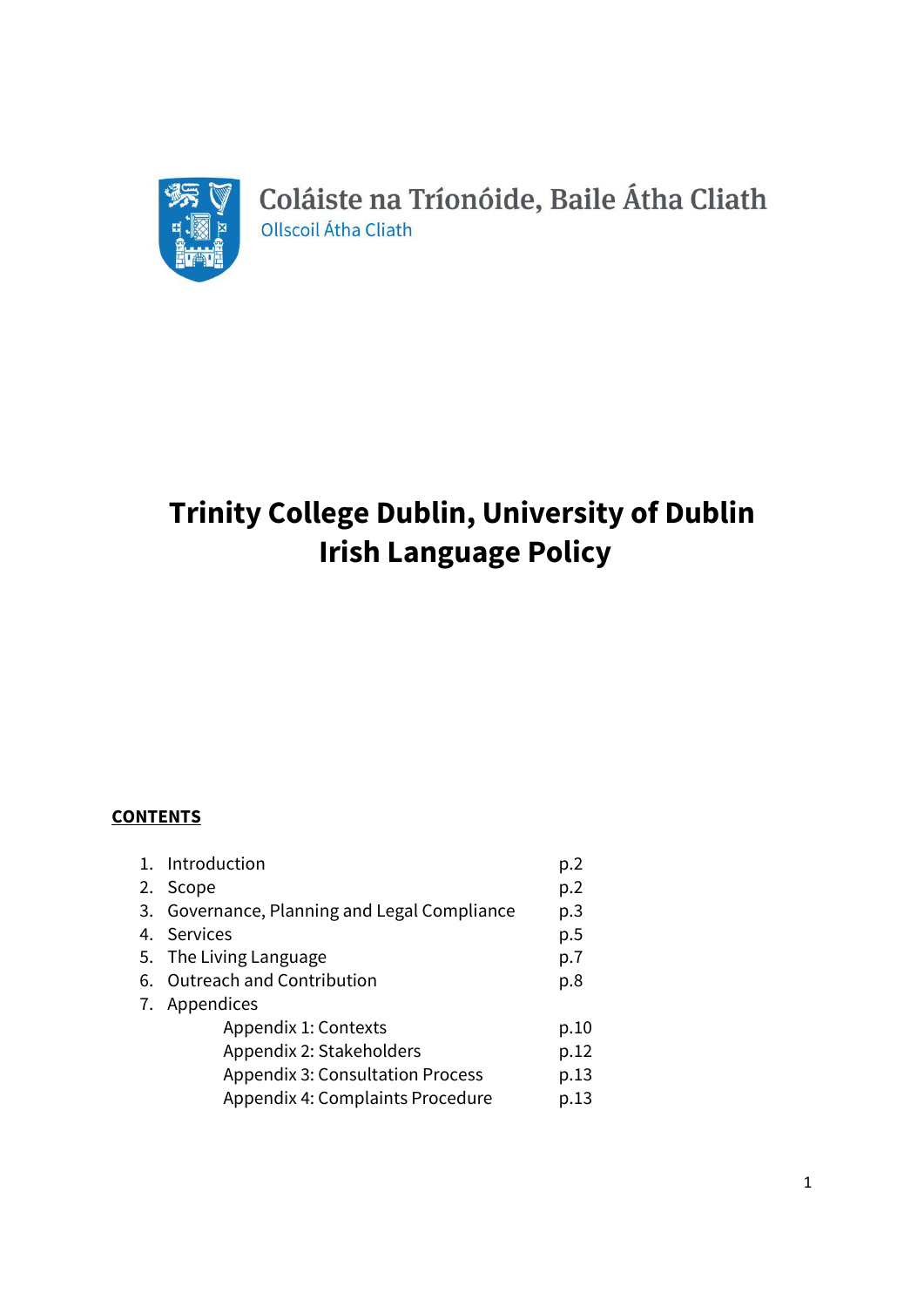## **1. INTRODUCTION**

This policy outlines the commitment of Trinity College Dublin, the University of Dublin [hereafter referred to as "Trinity"] to the growth of the Irish language as a living language amongst its members and in wider Irish society. It details the ways in which Trinity supports the Irish language and will continue to do so. It also details the ways in which the Irish language contributes to Trinity.

The primary purpose of this policy is to provide a framework for future development of the Irish language within Trinity, so that the numbers of active Irish speakers in the university community can increase and those Irish speakers' needs can be met, using methods that are practical, effective and supportive of all staff involved in implementing the policy.

In producing this policy Trinity also recognises that it is in a position to have a positive impact regarding the Irish language as a whole, in its influential role as a major Irish educational and cultural institution.

The creation of this policy fulfils the following commitment in the Trinity Language Scheme 2013-2016, which was approved by Board and the Minister of State with Responsibility for Gaeltacht Affairs, in accordance with the Official Languages Act 2003:

Ȋ3.9 Irish Language Policy A formal Statement of College Irish Language Policy shall be submitted to Board for its approval. Target: end year one (17<sup>th</sup> November 2014)."

This policy will be reviewed every 3 years or as necessary, as circumstances change.

## **2. SCOPE**

This policy applies to all staff and students of Trinity College Dublin, the University of Dublin.

The services described within this document are available for use by all staff and students of the university, unless expressly stated otherwise.

This policy is intended to benefit all in the Trinity community and also the wider local and national community outside Trinity.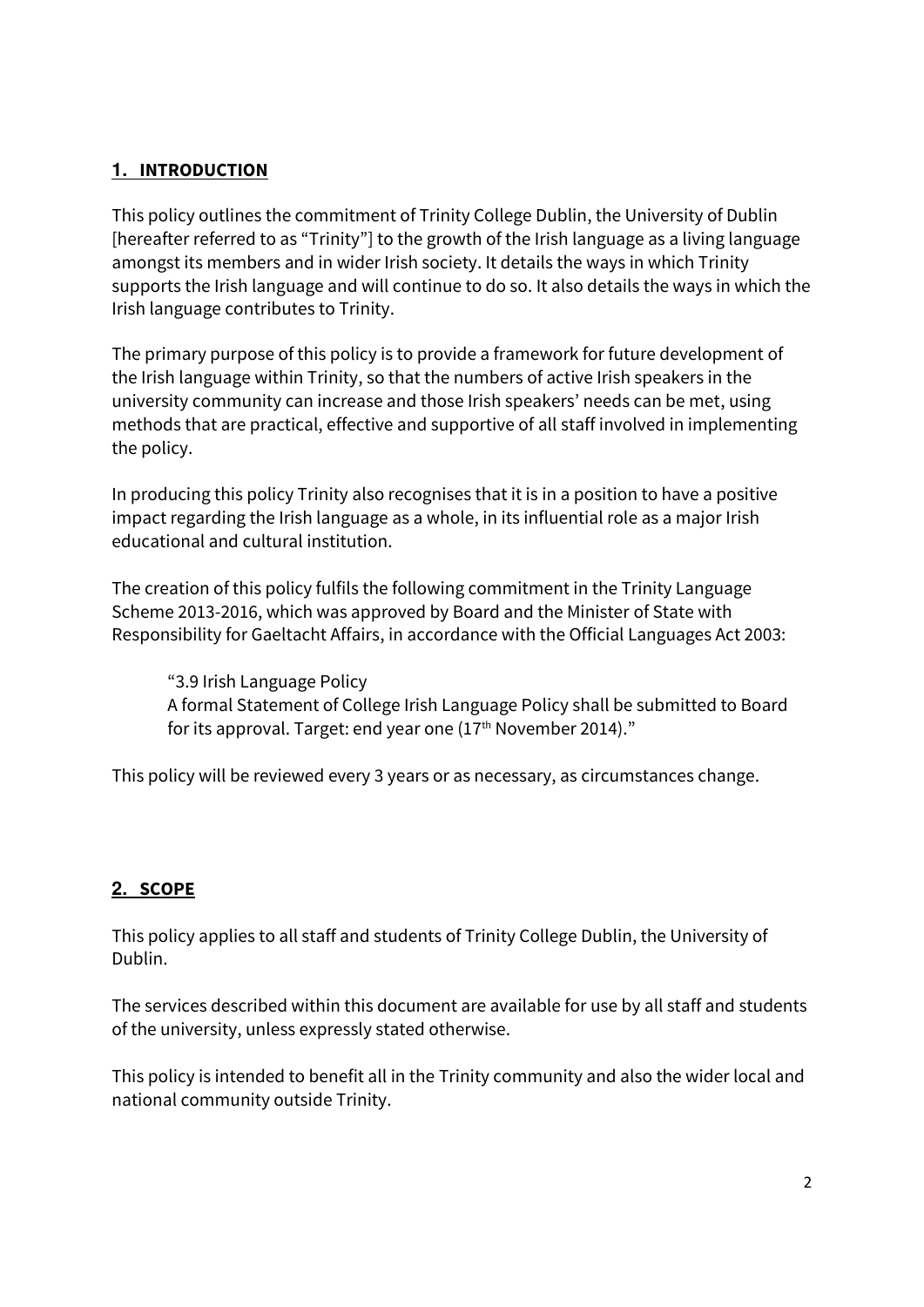Trinity staff will be supported in implementing this policy by the Irish Language Office, and it will be implemented in a collegial manner.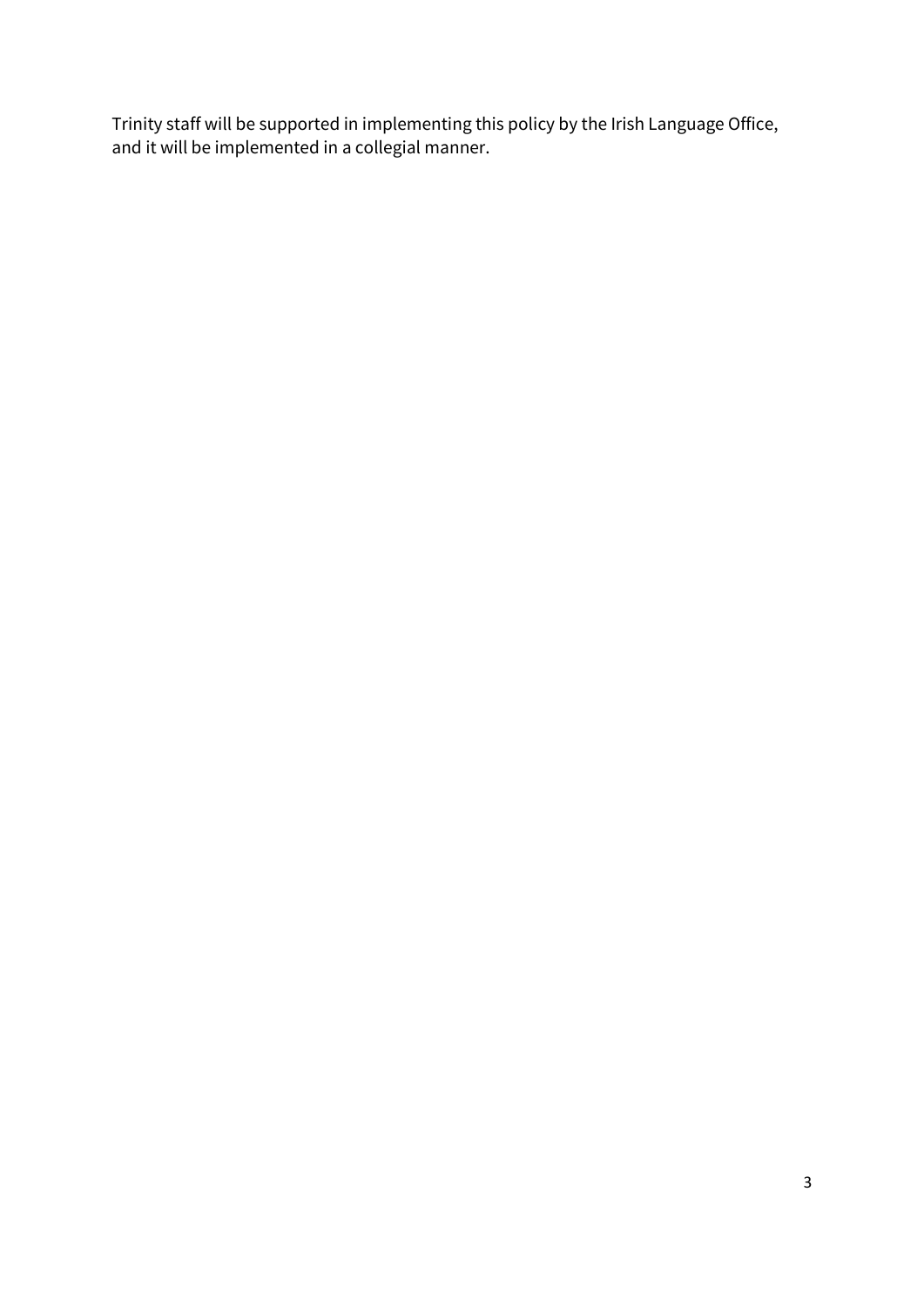## **3. GOVERNANCE, PLANNING and LEGAL COMPLIANCE**

Trinity is committed to considering Irish language matters at a high level within its structures of governance, and to planning for the development of the Irish language in a strategic way, in accordance with the relevant legislation.

Coiste na Gaeilge is a subcommittee of Board and its chair is an elected member of the Board. Coiste na Gaeilge normally conducts its business through the medium of Irish, though members or guests may of course address the committee in English if they so wish. Coiste na Gaeilge meeting minutes are provided to Board in both Irish and English.

The Irish Language Officer acts as secretary to Coiste na Gaeilge. The other members of Coiste na Gaeilge represent a wide range of areas throughout Trinity, including academic areas, administrative areas and student bodies, as follows:

- Secretary to the College
- Deans
- Council
- Registrar of Chambers
- Administrative and Support Services Area
- Library
- Department of Irish and Celtic Languages
- Faculty of Arts, Humanities and Social Sciences
- Faculty of Engineering, Mathematics and Science
- Faculty of Health Sciences
- Students' Union
- Graduate Students' Union
- An Cumann Gaelach

Trinity will continue to include specific goals regarding the Irish language in its Strategic Plan, as was done in its Strategic Plans 2009-2014 and 2014-2019. Coiste na Gaeilge will also seek to contribute to the university's other strategic goals, while maintaining the promotion of the Irish language as its primary aim.

Trinity is committed to fully implementing the Official Languages Act and Regulations. The university will continue to include ambitious, effective and achievable commitments in its Language Schemes under the Official Languages Act, and to implement said commitments within the specified timeframe, subject to financial and staffing resources and constraints.

The Irish Language Officer (reporting to Coiste na Gaeilge), the College Solicitor and the Secretary to the College monitor the implementation of language legislation and Language Scheme commitments within Trinity. Any member of the university community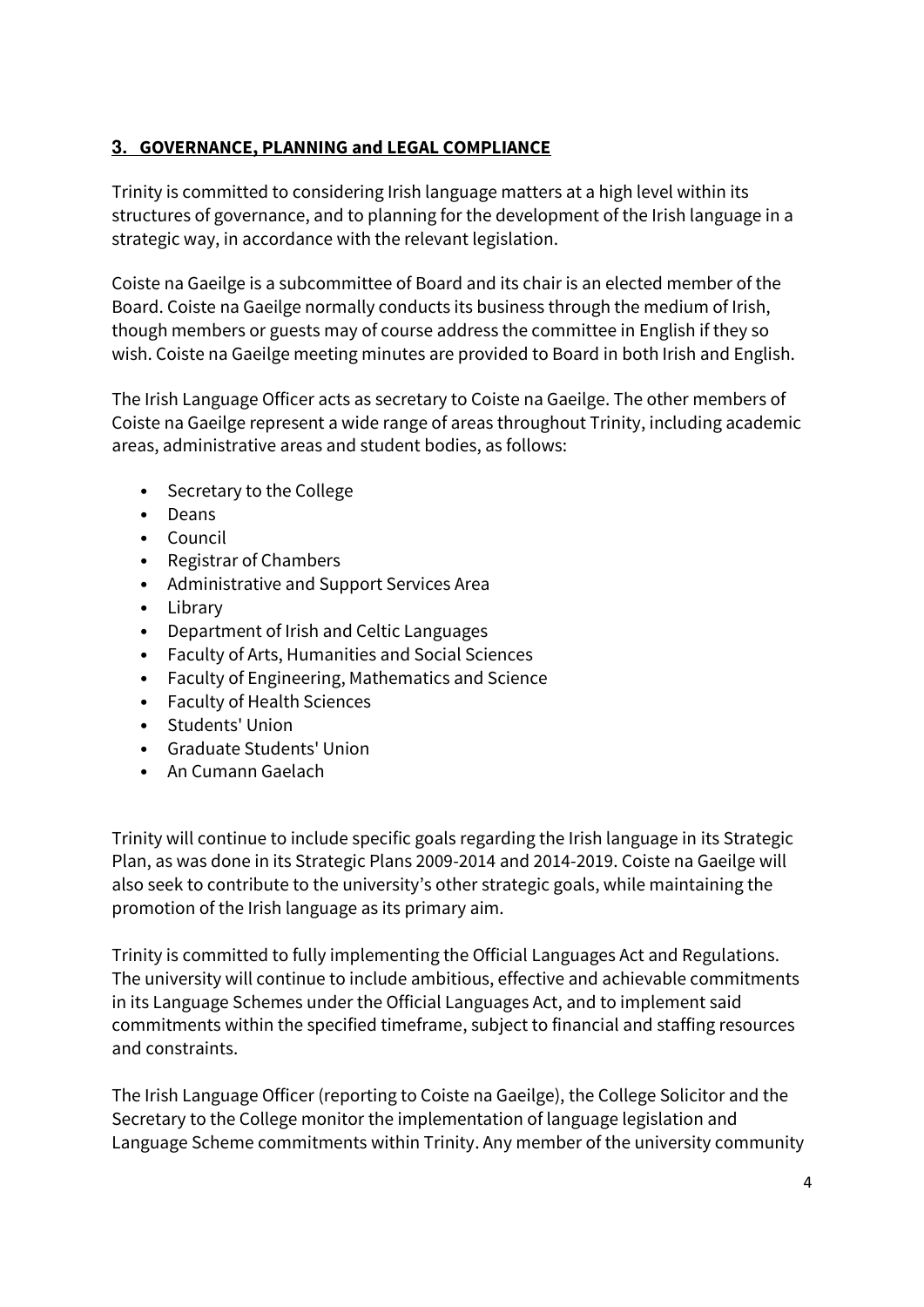or the public may contact the Irish Language Officer in relation to the implementation of the legislation and the schemes. The Irish Language Officer will deal with queries in a timely and helpful manner, seeking advice from the office of An Coimisinéir Teanga (the Language Commissioner) where appropriate.

The Irish Language Office works with the university community and co-ordinates supports for staff in implementing the national language legislation, including help with responding to Irish language correspondence, producing English-Irish translations, and recording bilingual voicemails on main contact numbers.

If a breach of the language legislation within Trinity comes to light, the Irish Language Officer will gather further information about the situation in the first instance, and will use this information to offer support and assistance to the local area in meeting the requirements of the relevant regulation(s). In such situations, local area staff and the Irish Language Officer will co-operate with each other, and with the office of An Coimisinéir Teanga where appropriate, to reach mutually satisfactory resolutions that ensure that the university is in full compliance with national language legislation.

All areas in Trinity will receive at least one direct communication per year from the Irish Language Office informing them of the provisions in the Irish language legislation that apply to their area. Information on the language legislation, including the full texts of the Trinity Language Schemes, is also available on the Irish Language Office website (www.tcd.ie/gaeloifig/en/acht-na-dteangacha-oifigiula) and directly from the Irish Language Officer upon request.

Heads of areas should ensure that their staff are informed of the relevant language requirements, and take appropriate measures to implement the language legislation in their area. The general policy is that local areas are responsible for any costs associated with implementing language legislation in their own areas, such as in the production of signage and stationery. It is fully recognised that local areas must prioritise their primary activities when budgeting.

Most language requirements incur no financial cost for local areas, who are encouraged to avail of the free English-Irish translation service for staff offered by the Irish Language Office. The Irish Language Officer is happy to advise on specific compliance queries, and resources such as individual staff training will be made available to local areas where appropriate. As an overall principle, the Irish Language Office works closely with local areas to achieve compliance in a co-operative and mutually beneficial way.

It is also acknowledged that the ultimate responsibility for ensuring compliance with language legislation in the university lies with the university itself.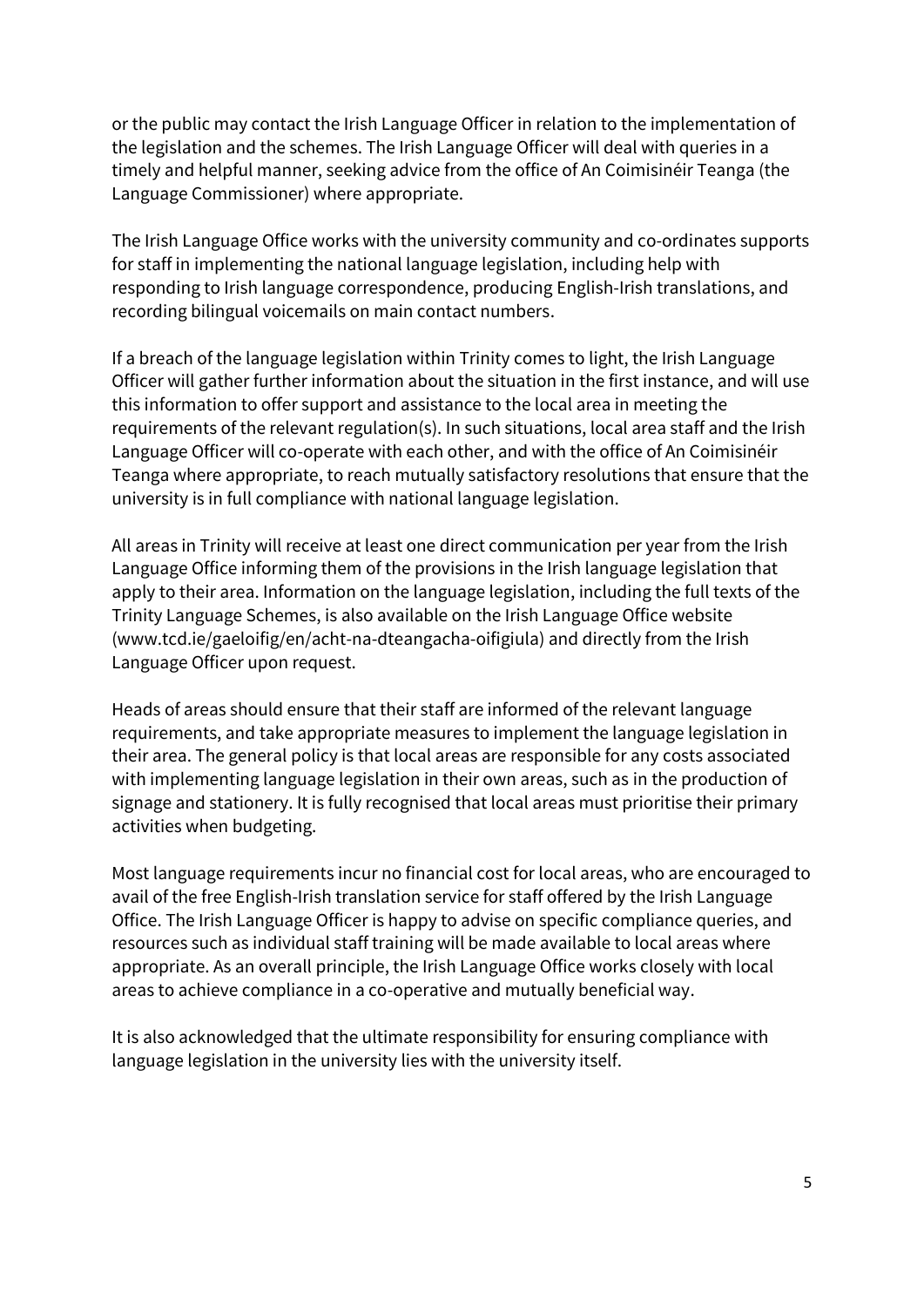# **4. SERVICES**

Trinity will continue to improve the amount and standard of services that it offers through Irish, and to maximise the visibility of its Irish language services, while giving due support to staff in providing these services.

Trinity students and staff are made aware of their entitlements under the national language legislation by information provided on the Irish Language Office website, www.tcd.ie/gaeloifig. Irish language services offered by Trinity are publicised online and in hard copy publications.

Subject to available resources and continuing relevance, all Irish language services currently offered by Trinity will be maintained, and the range and quality of Irish language services offered will be expanded and improved.

Key Irish language services which Trinity aspires to maintain and improve include:

- Seomra na Gaeilge, the Irish language common room and events space
- An Scéim Chónaithe, the Irish language student residency scheme
- Free Irish language classes for all staff and students
- Customer Service in the Library, Enquiries Office and Provost's Office
- Other Library services including catalogue access and guided tours
- Communications such as certain publications, press releases and social media
- Free English-Irish translation for staff by the Irish Language Office

Trinity is committed to increasing awareness of its Irish language services by further publicising the available services and by encouraging students in particular to request services where they are offered.

Students, staff and members of the public may enquire as to the availability of customer service in Irish in any area throughout Trinity, and all parties to such a request are expected to act respectfully and in a spirit of mutual co-operation. University staff are under no obligation to provide customer service in Irish where such a service has not been advertised, and where such a service does not form a part of their personal work programme. However, all staff are welcome to do business in Irish at their own discretion. The Irish Language Office offers advice and practical tools, such as physical signs indicating competence in Irish, to individual staff members who would like to do business in Irish on a voluntary basis.

Where a service in Irish has been advertised, the policy is that it will be provided promptly and not at a lower standard than the equivalent service in English, allowing for unavoidable fluctuations in staffing levels and staff mobility.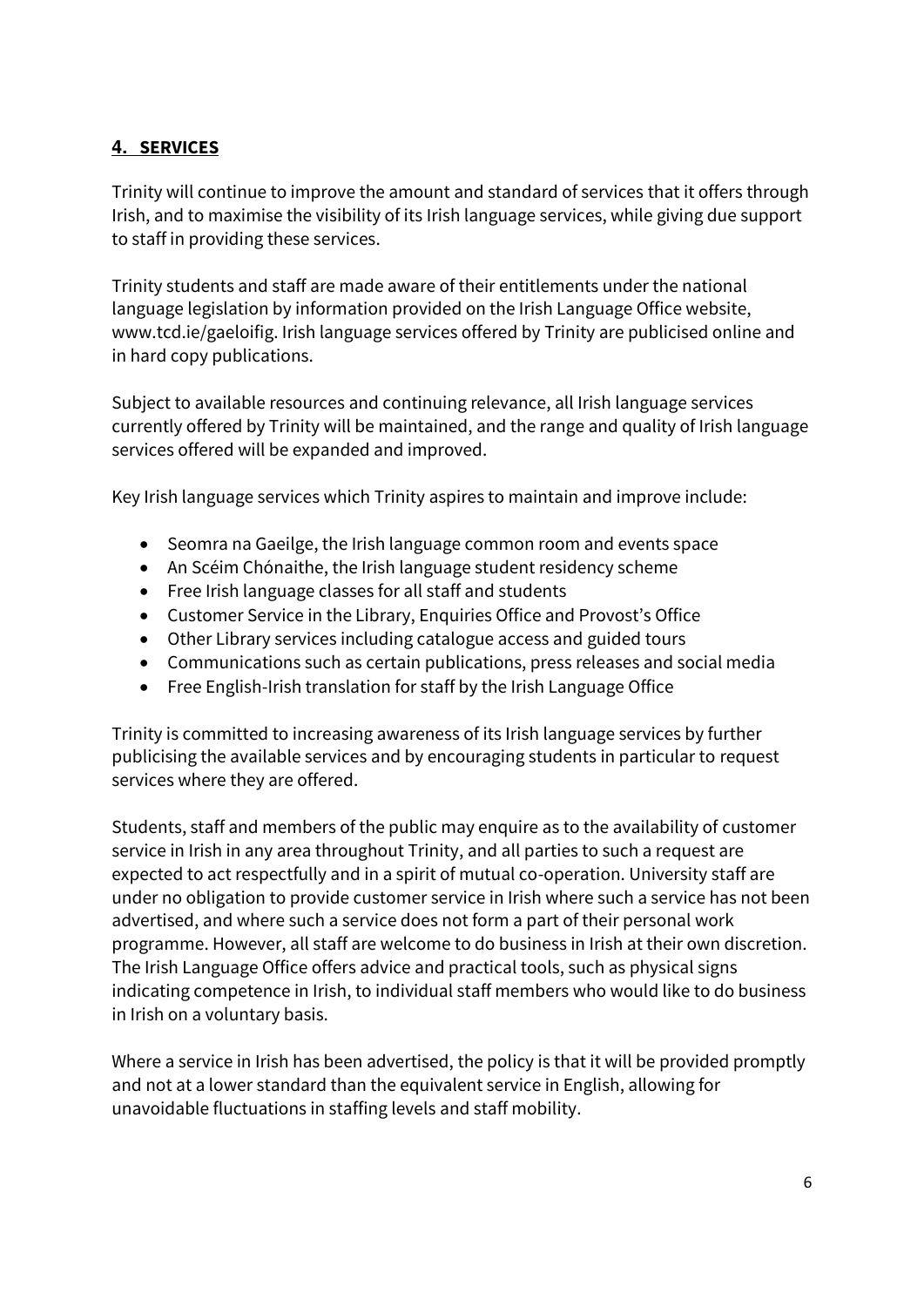While Trinity is committed under legislation and its Language Schemes to deliver specified bilingual customer services, this does not mean that staff who do not feel able to deliver direct services in Irish, whether in verbal or written form, will be obliged to do so. Staff delivering front-line bilingual services will be sourced on a voluntary basis.

Trinity staff who are involved in provision of services through Irish will be supported in this task by their local management and by the Irish Language Office. Staff will be facilitated wherever possible in attending the free in-house Irish language classes. They may also undertake further Irish language training where local management consider it to be appropriate. All those who undertake the in-house Irish language classes will be supported in working towards a TEG (European Certificate in Irish) qualification if they so wish.

The Irish Language Office and the Department of Irish and Celtic Languages are considered to be Irish-speaking departments. This means that proficiency in the Irish language is an essential requirement for employment in either, and they can be expected to use the Irish language as their preferred working language where possible, allowing for the fact that colleagues and the general public may choose to interact with those units in either Irish or English. There is no requirement for either office to maintain records in English. However, these offices will happily conduct business through English. The Irish Language Office is available to provide English translations of Irish-language working documents where appropriate.

The Department of Irish and Celtic Languages will continue to conduct its teaching and assessment on Modern Irish modules through the medium of Irish. Teaching and research in the Irish language will be supported where practicable. Submission by students of academic work in the Irish language is welcomed where the assessing department can facilitate it and where this has been agreed with the assessing department in advance. Research into Irish language matters from any subject background is welcomed in principle, and Trinity will investigate options for new Irish-language modules in departments other than the Department of Irish and Celtic Languages, subject to sufficient demand, resources and academic justification.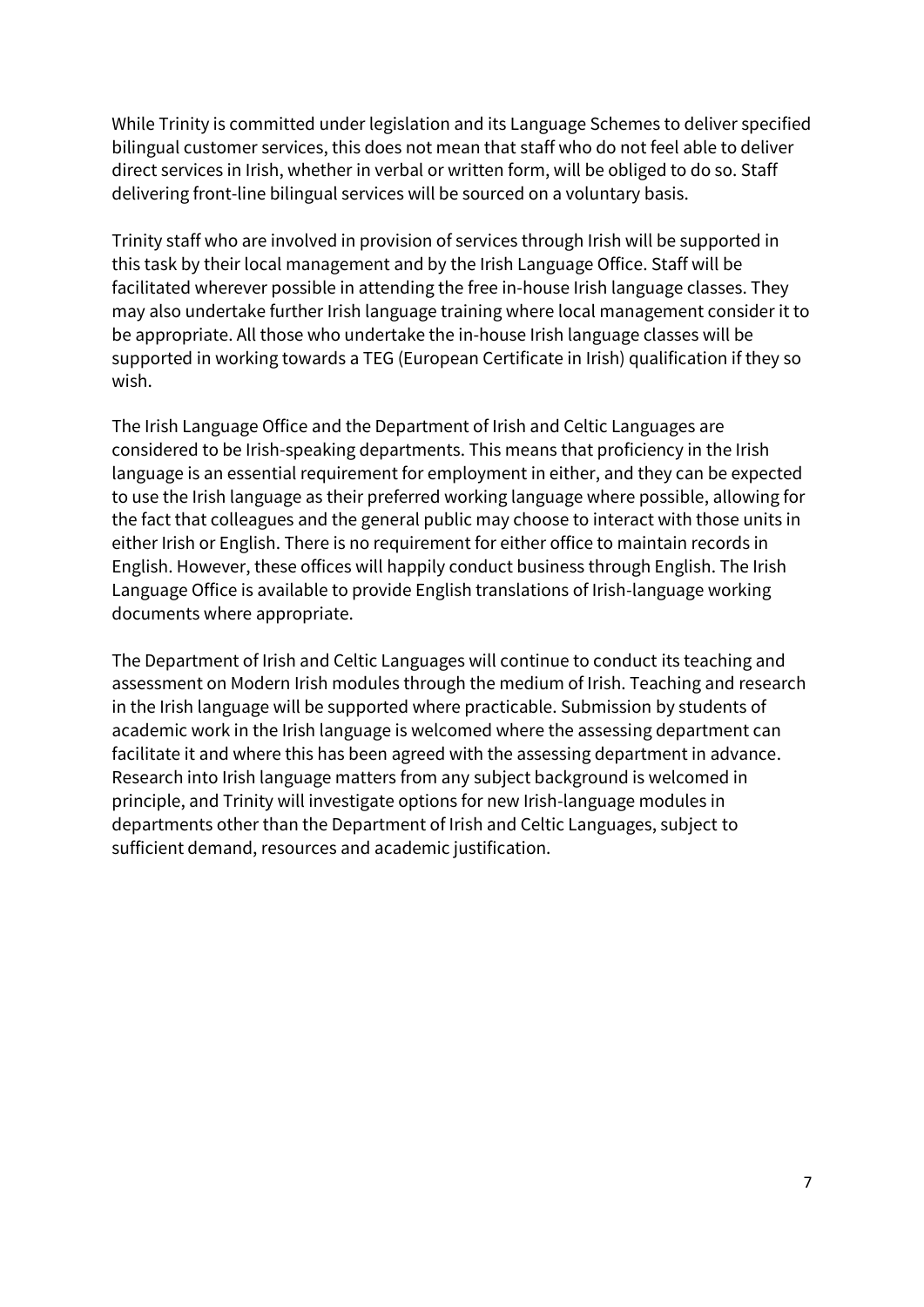## **5. THE LIVING LANGUAGE**

Trinity will continue to increase the number and impact of its Irish-language events and publications, always striving to maintain a natural network of speakers throughout all areas of university life.

Trinity is committed to increasing the number and impact of Irish language social and cultural events that it holds, as well as to extending these events outside the main campus and throughout the student body.

Trinity appreciates the great contribution made by An Cumann Gaelach and the Students' Union in creating a natural Irish-speaking community among students. The Irish Language Office will continue to co-operate with these groups to run Irish language events, such as the annual week-long Éigse na Tríonóide festival.

Trinity aspires to continuously encourage and facilitate an increase in the numbers of its students speaking Irish socially on a daily basis, by running informal events such as conversation circles. Non-fluent learners of Irish will be expressly welcomed to suitable events, and every effort will be made to maintain a welcoming and inclusive approach to the Irish language.

Trinity hopes that very many of its graduates will continue to use the Irish language in their daily lives after they leave the university. Trinity will welcome alumni to many of its Irish language events, and some Irish language events will be arranged specifically for alumni.

Trinity is also committed to creating an Irish-speaking network among its staff, across all areas. Irish language events will be held for staff. Staff members' awareness of each other's willingness to speak Irish will be raised by "Tá Gaeilge Agam" ("I speak Irish") badge functionality on People Finder, by keeping a directory of Irish-speaking staff, and by physical signage in offices. All of these are offered on an entirely voluntary basis.

Trinity produces various Irish language publications and online communications, including student publications. The amount, quality and general awareness of the university's Irish language publications will be increased as resources permit. Rigorous standards will continue to be applied to any Irish language texts which Trinity produces, including signage, stationery and official documentation.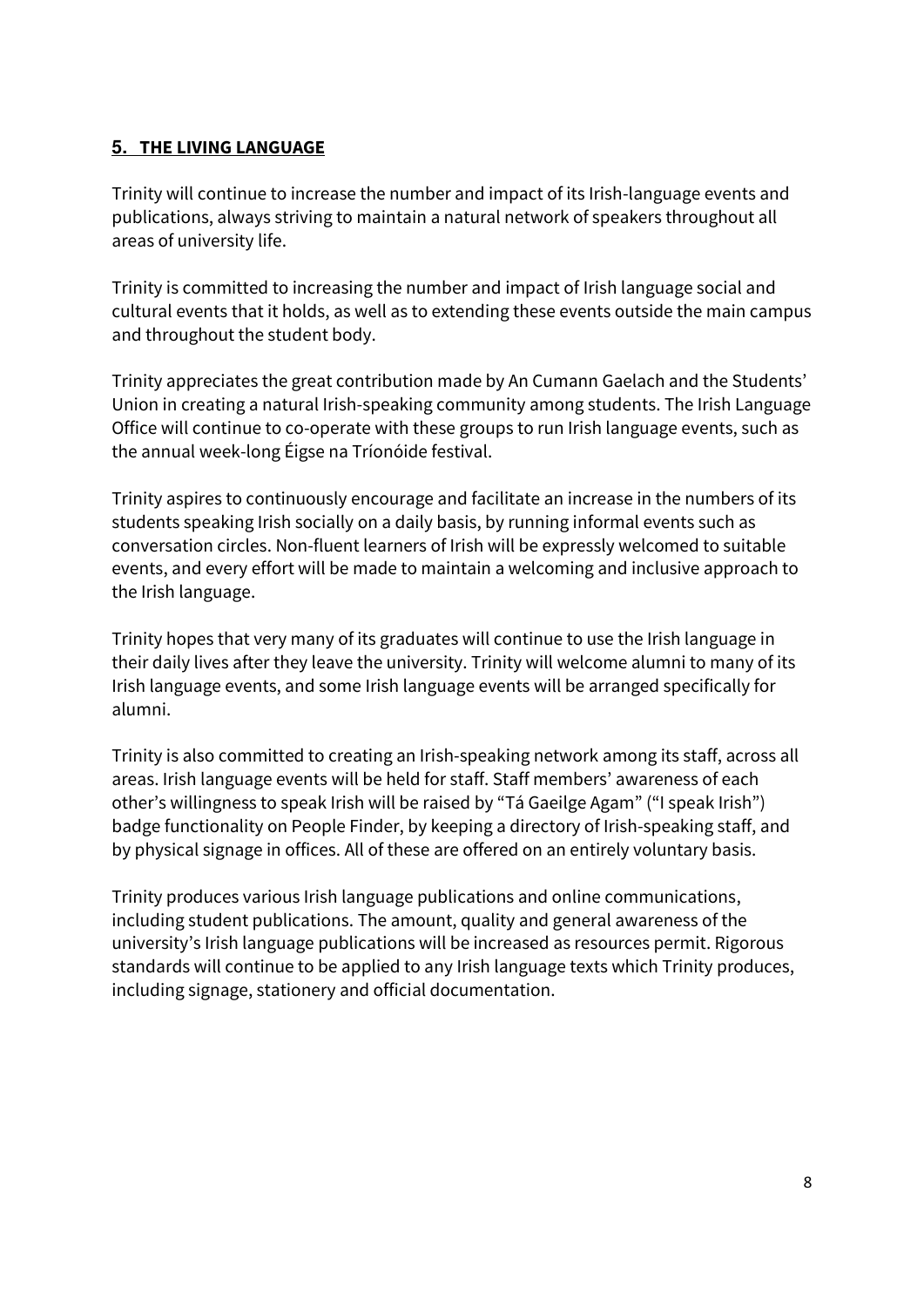## **6. OUTREACH and CONTRIBUTION**

Trinity engages with local Irish speakers and with the national Irish-speaking community in several ways. At the same time, the Irish language contributes to Trinity in many ways.

Trinity's Irish language events are made open to the public where possible. For example, the weekly Irish language conversation circle in the Buttery is an important element of the university's outreach to the wider Dublin community. It is the intention that awareness of public Irish language events will continuously be increased, through cost-effective avenues such as social media and targeted advertisement.

Visits to *gaeltacht* areas by Trinity staff and students are encouraged, as time spent immersed in an Irish-speaking environment can greatly improve a person's skills and confidence in using the language. At present, students of Modern Irish in the Department of Irish and Celtic Languages spend time in the *gaeltacht* as a compulsory part of their undergraduate degree, and trips to the *gaeltacht* are arranged on occasion by An Cumann Gaelach. Staff involved in Irish language service provision should be facilitated in studying in a *gaeltacht* area where appropriate and where resources and schedules permit.

Trinity maintains a list of spokespersons for Irish language media, and regularly places advertisements in national Irish language newspapers. Trinity also collaborates with national Irish language promotion organisations where relevant, and the Irish Language Office will continue to develop mutually beneficial partnerships with these organisations.

Trinity values the Irish language as a key element of its cultural diversity. Trinity is an increasingly multi-lingual institution, and its facilities will be maintained and developed with due consideration for speakers of languages other than English. For example, university computer systems should be able to work with special characters (such as "á"). All students and staff should be able to have their name spelled correctly, including special characters, on university databases, without experiencing undue inconvenience. Both SITS and the CoreHR system can facilitate the use of a "sineadh fada" or upwards accent mark on a personal name.

Trinity recognises that the Irish language is an asset for attracting prospective international students, and will promote it accordingly. The Irish Language Office and the Office of the Vice-President for Global Relations will continue to collaborate on ways to enhance the international student experience of Irish language and culture.

The Irish language has a contribution to make to Trinity in terms of awareness, student recruitment and income generation, which will be further explored in future. The Irish Language Office will support Irish language-related entrepeneurship and innovation, including by part-funding student projects or business ventures, where possible. Irishspeaking alumni will be re-engaged with Trinity life through events and communications.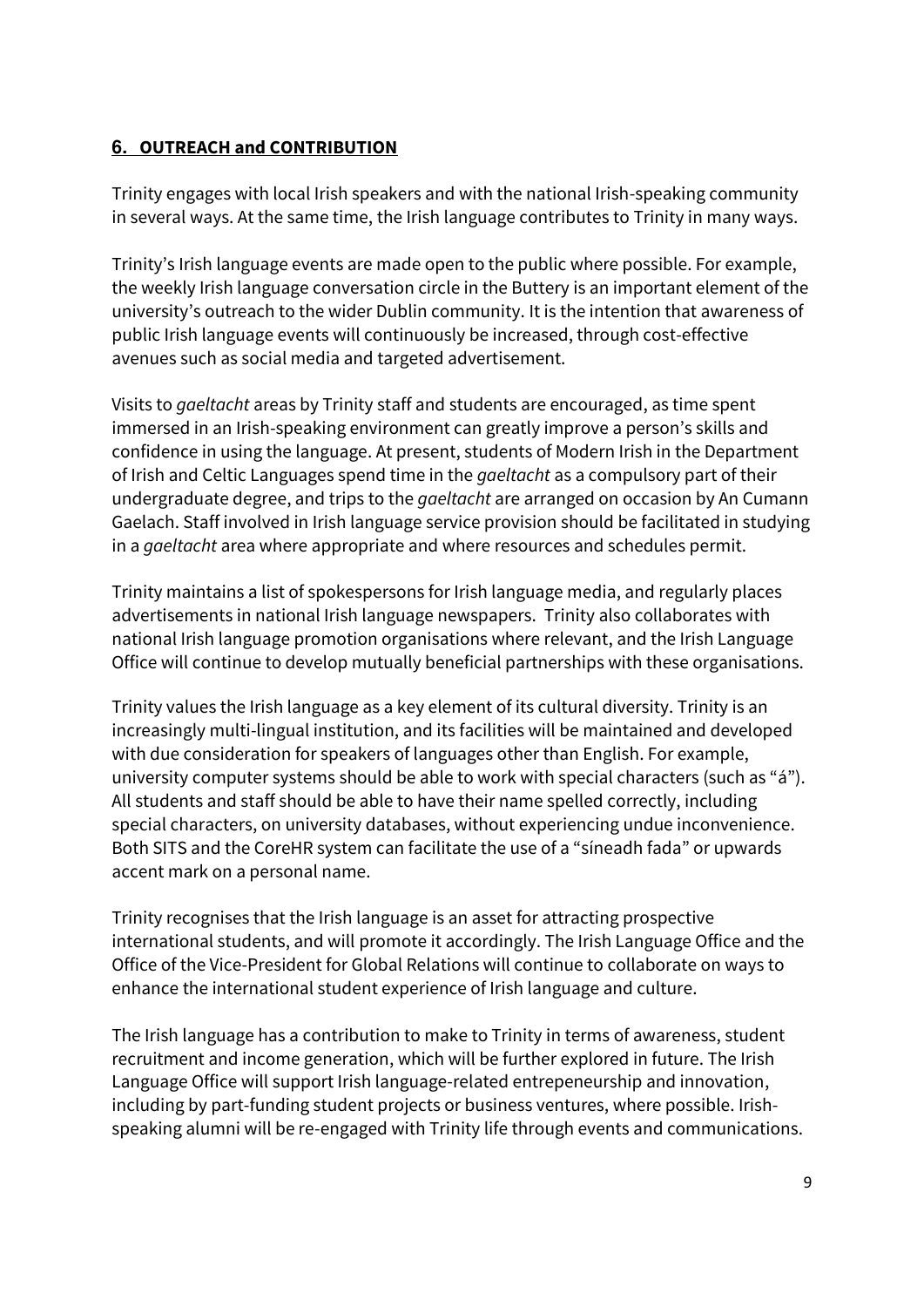Current Irish-speaking students of the university, who may or may not be taking Modern Irish as a degree subject, will be made aware of job and business opportunities relating to the Irish language, through co-operation between the Irish Language Office, the Department of Irish and Celtic Languages, and the Careers Advisory Service.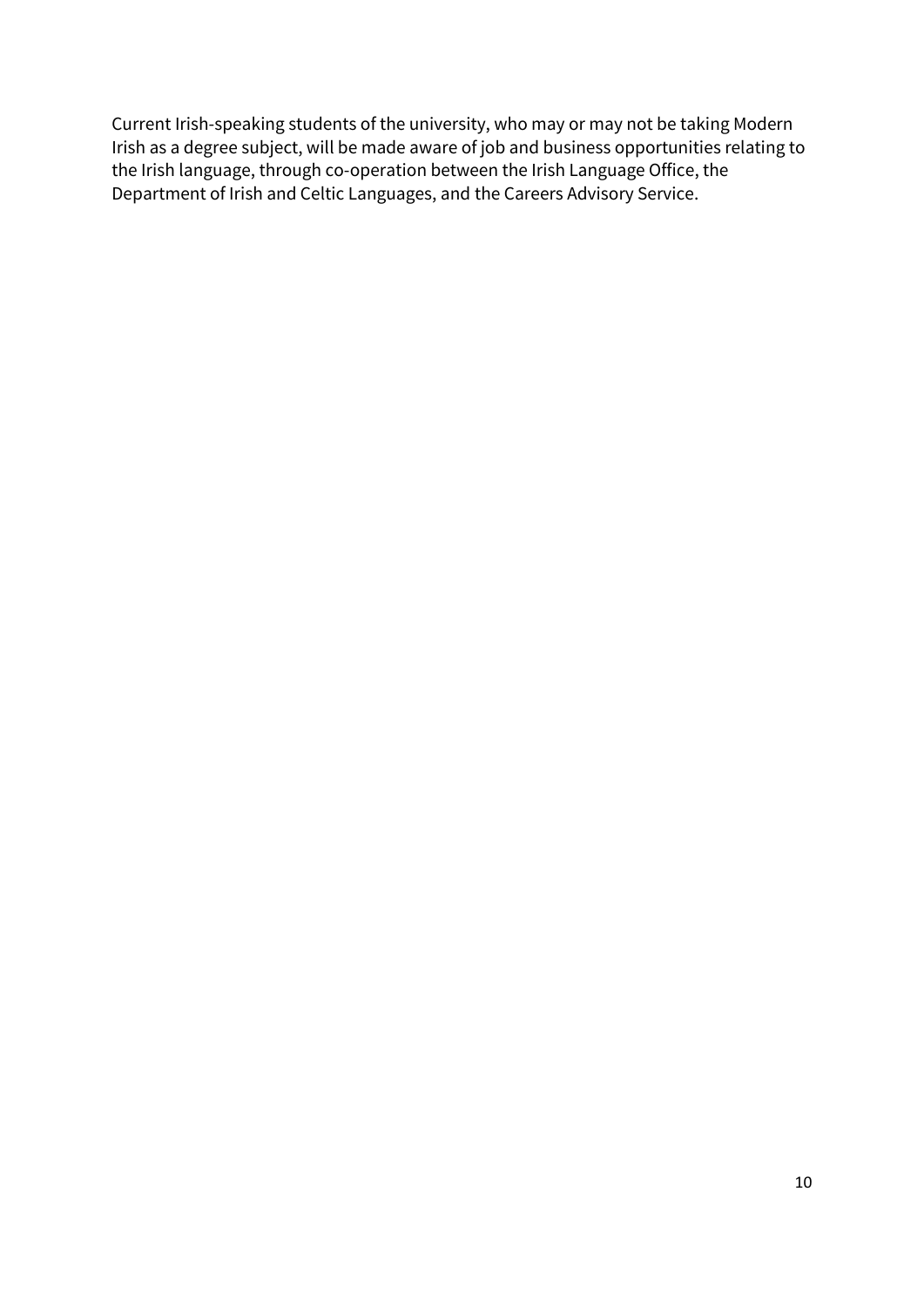#### **APPENDIX 1 - CONTEXTS**

#### **Legislation and Policy**

Under the Irish Constitution (1937), "the Irish language as the national language is the first official languageȋ of Ireland. Irish has also been an official and working language of the European Union (EU) since January 2007.

The Universities Act 1997 lists amongst the objectives of a university, "to promote the official languages of the State, with special regard to the preservation, promotion and use of the Irish language".

The Official Languages Act 2003 and Regulations (2008) aim "to increase and improve in an organised manner over a period of time the quantity and quality of services provided for the public through Irish by public bodies." Trinity has certain duties under the Official Languages Act, including the production of a Language Scheme approximately every 3 years, detailing the specific ways in which the university will improve its services and facilities for Irish speakers.

In the 2010 Consolidated Statutes of Trinity, it is a reserved function of the Board to consider, and where it so decides, to approve, each Language Scheme. In the Chapter on Wider Community in the Statutes, it states: "Nuair is cuí, déanfaidh an Coláiste a dhícheall an méid sin a dhéanamh as Gaeilge agus an Ghaeilge a chur chun cinn." Translation: ȊWhere appropriate, College will endeavour to do these things in Irish and to promote the Irish languageȋ.

The Twenty-Year Strategy for Irish 2010-2030 states that "[t]he objective of Government policy in relation to Irish is to increase on an incremental basis the use and knowledge of Irish as a community language." The role of third-level institutions in this process is described in the strategy as follows:

ȊThe accessibility of Irish language classes and activities and the creation of an atmosphere on campus, which recognises that the language is an integral part of college social as well as academic life, is important to normalisation of its use. Third level institutions have an important role in influencing whole of life language choice and use among students and in supporting local language initiatives in the wider community  $[...]$ " [p. 16]

Trinity's Strategic Plan 2014-2019 includes specific goals relating to the Irish language, in the areas of legal compliance, promotion, service provision and staff training. Trinity's commitment to the Irish language is stated as follows in the Strategic Plan 2014-19: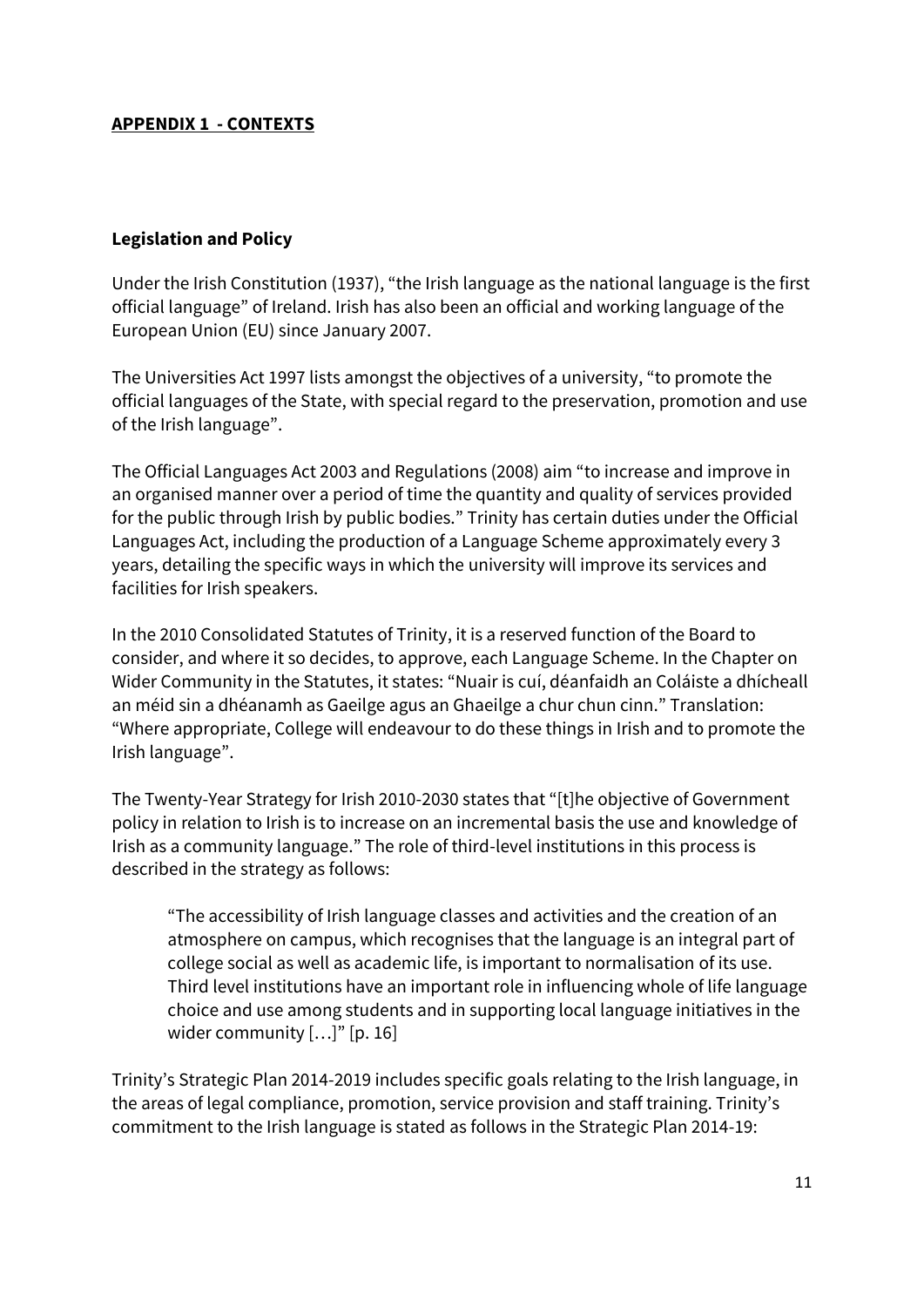ȊWe are committed to the Irish language as a central aspect of college life and as a valued element of college diversity. We will continue to support the use and promotion of the Irish language, and to improve Irish language services." [p. 73]

#### **Society and Culture**

The Irish language has a key role to play in the continuous development of Ireland's national identity. Knowledge of the Irish language allows untranslated access to certain elements of Irish culture, in the areas of literature, history, song and more, both for personal enjoyment and academic inquiry. The language itself is considered to have intrinsic value and beauty by many people, within Ireland and internationally.

The Irish language is a minority language which is "definitely endangered" according to UNESCO. The language is particularly endangered within the rural *gaeltacht* areas in which the language has survived continuously as the main community language. This represents a significant challenge for the Irish state.

At the same time, the Irish language is undergoing a revival in urban areas such as Dublin, particularly in the area of Irish-medium education. In the 2011 census, 41% of respondents identified themselves as being able to speak Irish. In Trinity, this figure can reasonably be supposed to be higher, as the majority of the university population have only recently stopped learning the language formally as part of their second-level education.

The Irish language is an important element of the personal identity of many members of the Trinity community. Some of the university's staff, students and alumni are native speakers of Irish. Many others choose Irish as their preferred first language. Others still do not speak Irish fluently, but support its promotion and development, and may be learning the language.

An increasing number of Trinity students have been educated at primary and/or secondary level through the medium of Irish. It is also envisaged in the 2014-2019 Strategic Plan that an increasing number of Trinity students will come from countries outside Ireland – these students may be interested in learning the Irish language and experiencing traditional Gaelic culture.

Transferable skills acquired by students in extra-curricular activities are increasingly recognized by employers. The official status that the Irish language enjoys in both Ireland and the EU means that there are many job opportunities for graduates with a high standard of competency in the Irish language.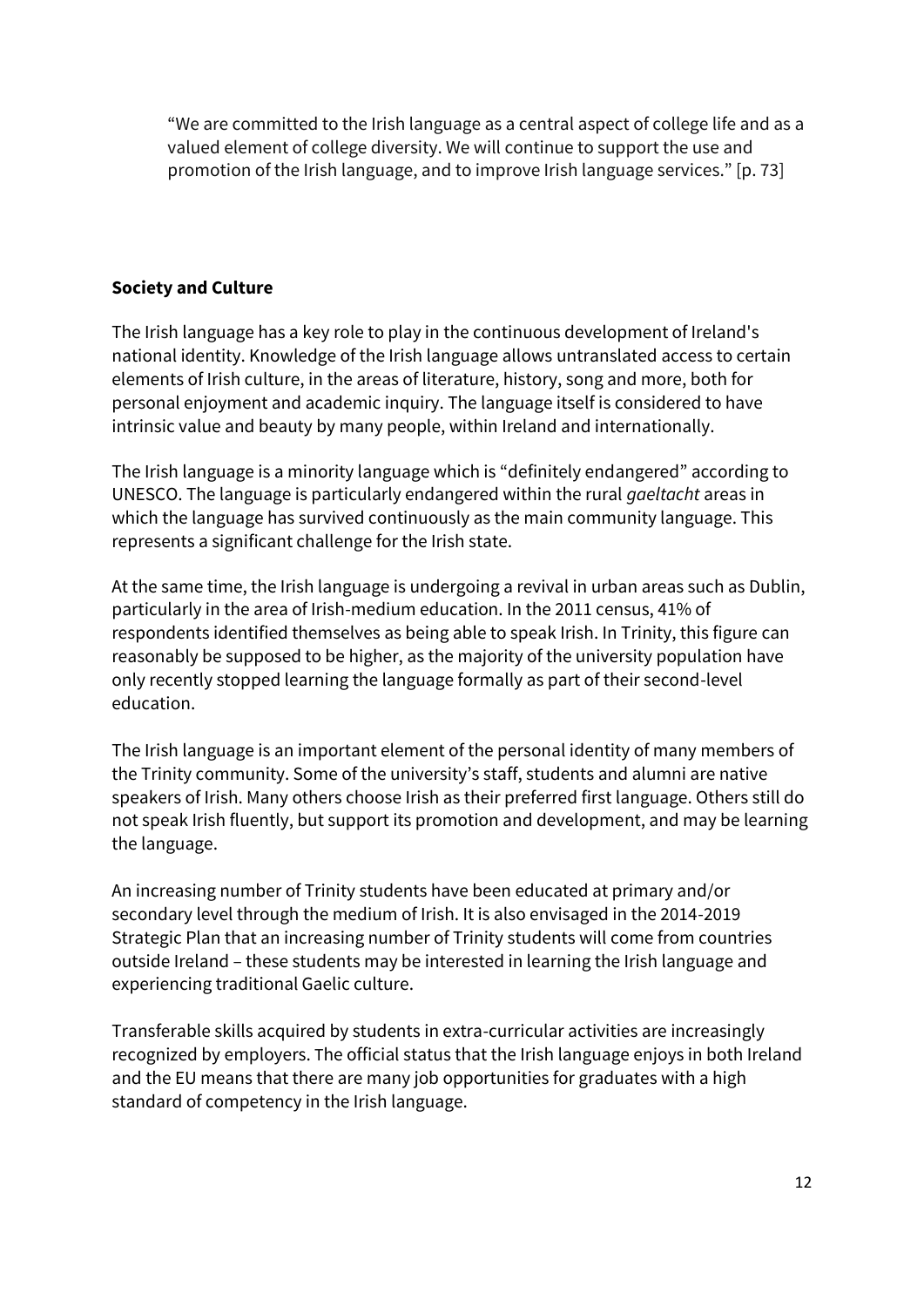#### **Irish in Trinity**

Since the Chair of Irish was founded in 1840, Trinity's Department of Irish and Celtic Languages has been teaching and researching the Irish language. Staff in the Department formerly ran the Irish language student residency scheme and other services.

An Cumann Gaelach was founded in 1907 by Trinity students to promote the Irish language, and today it is one of the largest student societies in the university, with over 1,000 members in 2014/15.

The Irish Language Office was founded in 2008 to co-ordinate the implementation of the Official Languages Act 2003 in Trinity, and to co-ordinate Irish language services and promotion in the university more generally.

Trinity has been linked to many eminent supporters of the Irish language, such as Douglas Hyde, founder of the Gaelic League and first President of Ireland, and Máirtín Ó Cadhain, renowned author who was Professor in the School of Irish.

A significant portion (around 40% in Autumn 2014) of those who sign up for Trinity's free Irish language classes are international students. The module in Irish Language and Literature offered by the Department of Irish and Celtic Languages has also proven very popular with international students.

Trinity is fully committed to the continuing development of the Irish language, as is evidenced by its many Irish language services, events and publications, and the creation of this policy. Respectful debate and dialogue on Irish language issues is most welcome within Trinity, in the spirit of free speech and intellectual inquiry.

#### **APPENDIX 2 - STAKEHOLDERS**

- Coiste na Gaeilge / The Irish Language Committee
	- A subcommittee of Trinity's Board whose primary role is to promote the Irish language in university life
- Oifig na Gaeilge / The Irish Language Office
	- Enacts the decisions of Coiste na Gaeilge, monitors compliance with relevant language legislation, and administrates certain Irish language services
- An Cumann Gaelach
	- The student society for the Irish language, who represent the largest single body of Irish speakers in Trinity